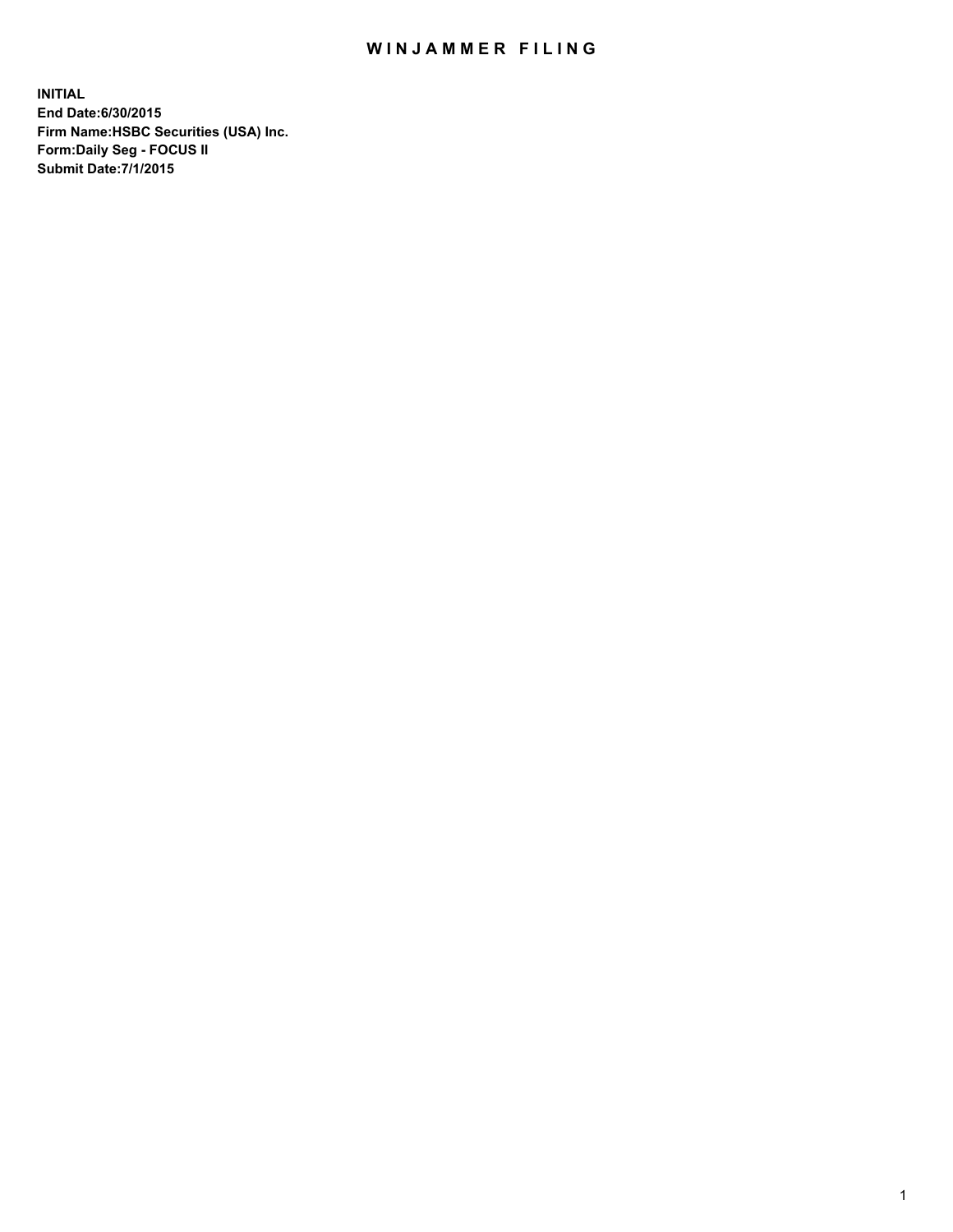## **INITIAL End Date:6/30/2015 Firm Name:HSBC Securities (USA) Inc. Form:Daily Seg - FOCUS II Submit Date:7/1/2015 Daily Segregation - Cover Page**

| Name of Company<br><b>Contact Name</b><br><b>Contact Phone Number</b><br><b>Contact Email Address</b>                                                                                                                                                                                                                         | <b>HSBC Securities (USA) Inc.</b><br>Steven richardson<br>212-525-6445<br>steven.richardson@us.hsbc.com |
|-------------------------------------------------------------------------------------------------------------------------------------------------------------------------------------------------------------------------------------------------------------------------------------------------------------------------------|---------------------------------------------------------------------------------------------------------|
| FCM's Customer Segregated Funds Residual Interest Target (choose one):<br>a. Minimum dollar amount: ; or<br>b. Minimum percentage of customer segregated funds required:% ; or<br>c. Dollar amount range between: and; or<br>d. Percentage range of customer segregated funds required between: % and %.                      | 50,000,000<br>0 <sub>0</sub><br>00                                                                      |
| FCM's Customer Secured Amount Funds Residual Interest Target (choose one):<br>a. Minimum dollar amount: ; or<br>b. Minimum percentage of customer secured funds required:%; or<br>c. Dollar amount range between: and; or<br>d. Percentage range of customer secured funds required between: % and %.                         | 10,000,000<br>00<br>00                                                                                  |
| FCM's Cleared Swaps Customer Collateral Residual Interest Target (choose one):<br>a. Minimum dollar amount: ; or<br>b. Minimum percentage of cleared swaps customer collateral required:%; or<br>c. Dollar amount range between: and; or<br>d. Percentage range of cleared swaps customer collateral required between:% and%. | 70,000,000<br>0 <sub>0</sub><br>00                                                                      |

Attach supporting documents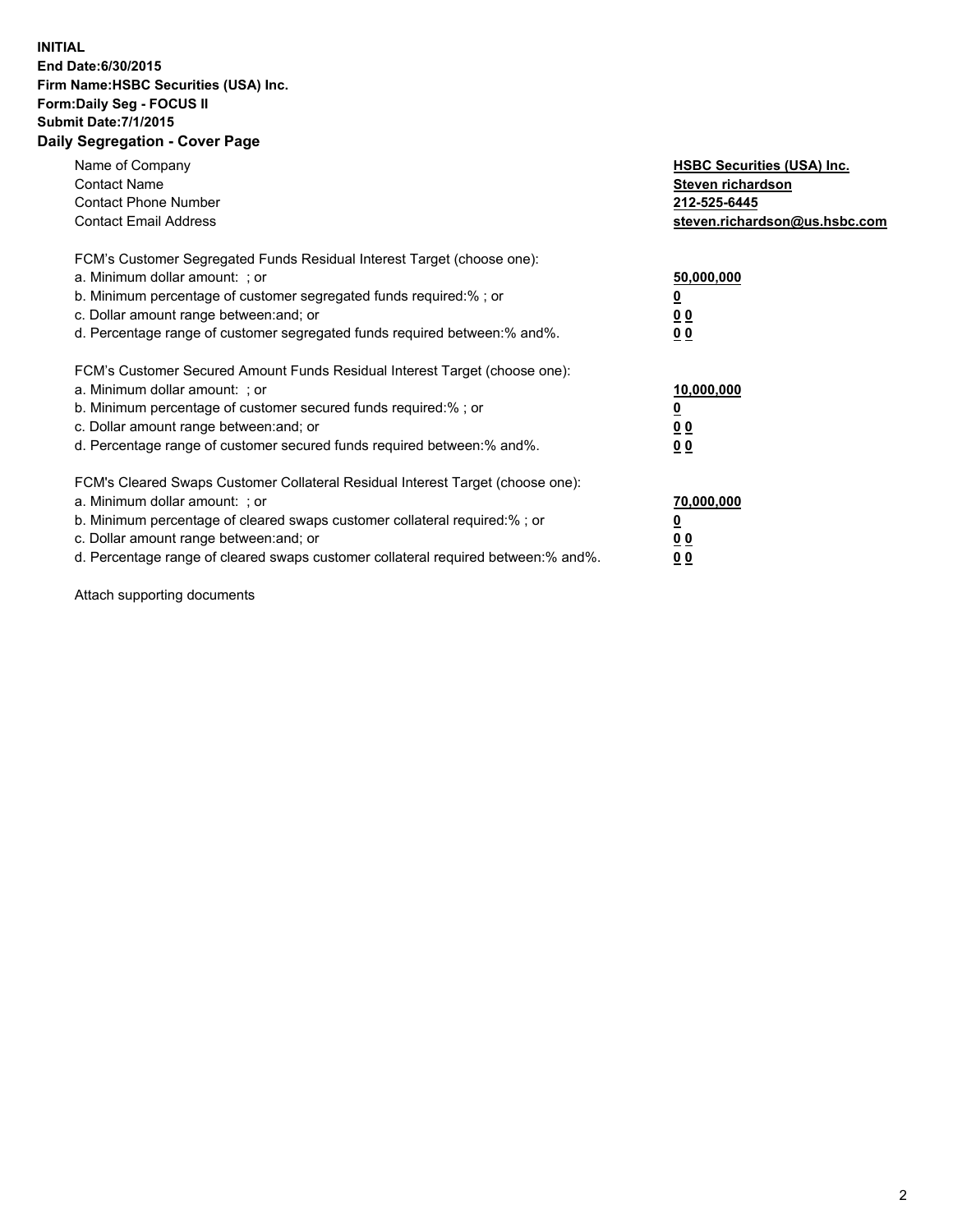**INITIAL End Date:6/30/2015 Firm Name:HSBC Securities (USA) Inc. Form:Daily Seg - FOCUS II Submit Date:7/1/2015 Daily Segregation - Secured Amounts** Foreign Futures and Foreign Options Secured Amounts Amount required to be set aside pursuant to law, rule or regulation of a foreign government or a rule of a self-regulatory organization authorized thereunder **0** [7305] 1. Net ledger balance - Foreign Futures and Foreign Option Trading - All Customers A. Cash **64,371,845** [7315] B. Securities (at market) **37,808,327** [7317] 2. Net unrealized profit (loss) in open futures contracts traded on a foreign board of trade **-5,586,797** [7325] 3. Exchange traded options a. Market value of open option contracts purchased on a foreign board of trade **0** [7335] b. Market value of open contracts granted (sold) on a foreign board of trade **0** [7337] 4. Net equity (deficit) (add lines 1. 2. and 3.) **96,593,375** [7345] 5. Account liquidating to a deficit and account with a debit balances - gross amount **1,218,385** [7351] Less: amount offset by customer owned securities **-1,112,528** [7352] **105,857** [7354] 6. Amount required to be set aside as the secured amount - Net Liquidating Equity Method (add lines 4 and 5) **96,699,232** [7355] 7. Greater of amount required to be set aside pursuant to foreign jurisdiction (above) or line 6. **96,699,232** [7360] FUNDS DEPOSITED IN SEPARATE REGULATION 30.7 ACCOUNTS 1. Cash in banks A. Banks located in the United States **37,873,992** [7500] B. Other banks qualified under Regulation 30.7 **0** [7520] **37,873,992** [7530] 2. Securities A. In safekeeping with banks located in the United States **37,808,327** [7540] B. In safekeeping with other banks qualified under Regulation 30.7 **0** [7560] **37,808,327** [7570] 3. Equities with registered futures commission merchants A. Cash **0** [7580] B. Securities **0** [7590] C. Unrealized gain (loss) on open futures contracts **0** [7600] D. Value of long option contracts **0** [7610] E. Value of short option contracts **0** [7615] **0** [7620] 4. Amounts held by clearing organizations of foreign boards of trade A. Cash **0** [7640] B. Securities **0** [7650] C. Amount due to (from) clearing organization - daily variation **0** [7660] D. Value of long option contracts **0** [7670] E. Value of short option contracts **0** [7675] **0** [7680] 5. Amounts held by members of foreign boards of trade A. Cash **63,298,293** [7700] B. Securities **0** [7710] C. Unrealized gain (loss) on open futures contracts **-5,586,797** [7720] D. Value of long option contracts **0** [7730] E. Value of short option contracts **0** [7735] **57,711,496** [7740] 6. Amounts with other depositories designated by a foreign board of trade **0** [7760] 7. Segregated funds on hand **0** [7765] 8. Total funds in separate section 30.7 accounts **133,393,815** [7770] 9. Excess (deficiency) Set Aside for Secured Amount (subtract line 7 Secured Statement Page 1 from Line 8) **36,694,583** [7380] 10. Management Target Amount for Excess funds in separate section 30.7 accounts **10,000,000** [7780] 11. Excess (deficiency) funds in separate 30.7 accounts over (under) Management Target **26,694,583** [7785]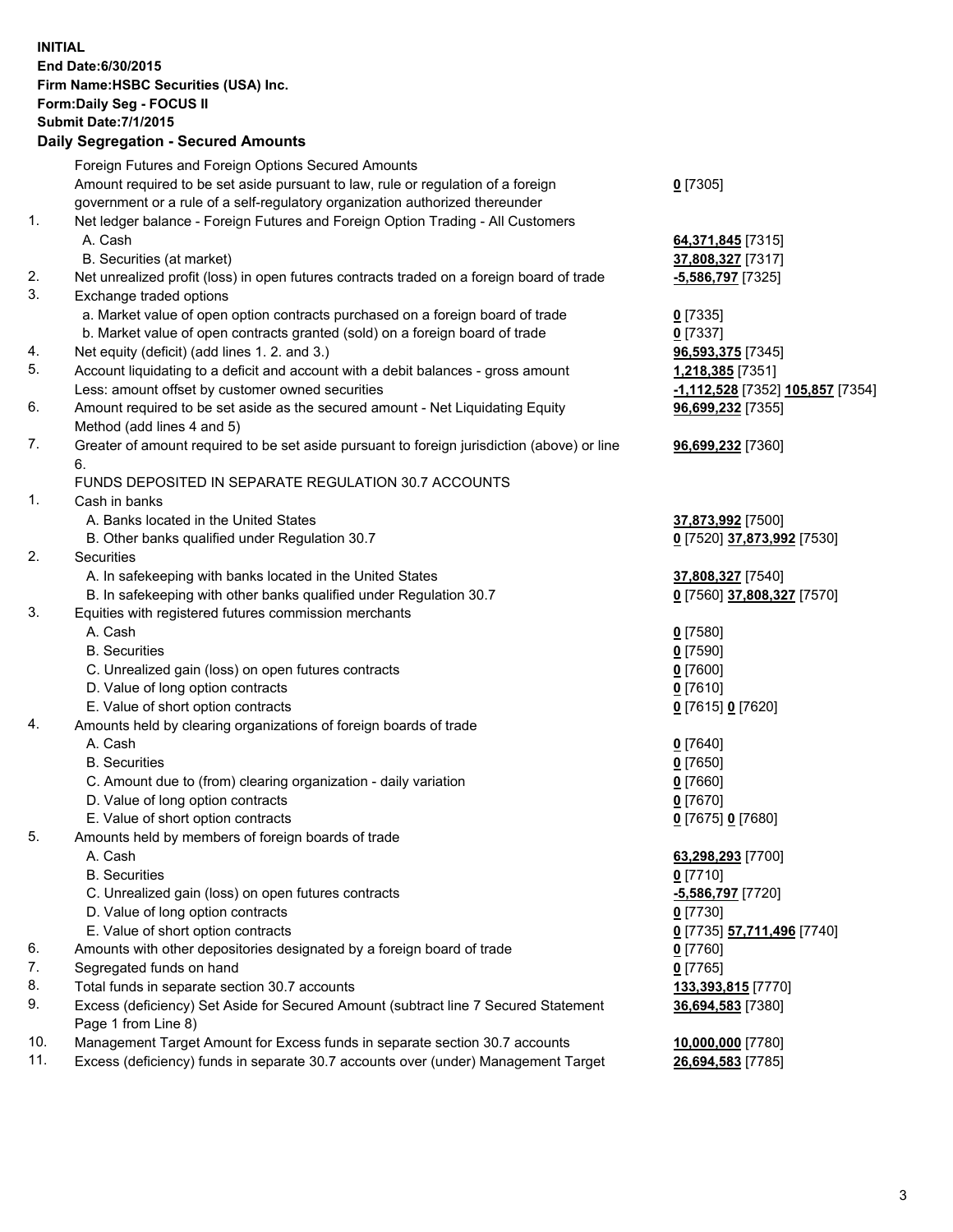| <b>INITIAL</b> | End Date: 6/30/2015<br>Firm Name: HSBC Securities (USA) Inc.<br>Form: Daily Seg - FOCUS II<br><b>Submit Date: 7/1/2015</b><br><b>Daily Segregation - Segregation Statement</b> |                              |
|----------------|--------------------------------------------------------------------------------------------------------------------------------------------------------------------------------|------------------------------|
|                | SEGREGATION REQUIREMENTS(Section 4d(2) of the CEAct)                                                                                                                           |                              |
| 1.             | Net ledger balance                                                                                                                                                             |                              |
|                | A. Cash                                                                                                                                                                        | 424,870,562 [7010]           |
|                | B. Securities (at market)                                                                                                                                                      | 680,464,010 [7020]           |
| 2.             | Net unrealized profit (loss) in open futures contracts traded on a contract market                                                                                             | -101,713,193 [7030]          |
| 3.             | Exchange traded options                                                                                                                                                        |                              |
|                | A. Add market value of open option contracts purchased on a contract market                                                                                                    | 110,012,699 [7032]           |
|                | B. Deduct market value of open option contracts granted (sold) on a contract market                                                                                            | -4,342,194 [7033]            |
| 4.             | Net equity (deficit) (add lines 1, 2 and 3)                                                                                                                                    | 1,109,291,884 [7040]         |
| 5.             | Accounts liquidating to a deficit and accounts with                                                                                                                            |                              |
|                | debit balances - gross amount                                                                                                                                                  | 189,199 [7045]               |
|                | Less: amount offset by customer securities                                                                                                                                     | -180,763 [7047] 8,436 [7050] |
| 6.             | Amount required to be segregated (add lines 4 and 5)                                                                                                                           | 1,109,300,320 [7060]         |
|                | FUNDS IN SEGREGATED ACCOUNTS                                                                                                                                                   |                              |
| 7.             | Deposited in segregated funds bank accounts                                                                                                                                    |                              |
|                | A. Cash                                                                                                                                                                        | 182,797,589 [7070]           |
|                | B. Securities representing investments of customers' funds (at market)                                                                                                         | $0$ [7080]                   |
|                | C. Securities held for particular customers or option customers in lieu of cash (at<br>market)                                                                                 | 67,696,354 [7090]            |
| 8.             | Margins on deposit with derivatives clearing organizations of contract markets                                                                                                 |                              |
|                | A. Cash                                                                                                                                                                        | 177,249,816 [7100]           |
|                | B. Securities representing investments of customers' funds (at market)                                                                                                         | $0$ [7110]                   |
|                | C. Securities held for particular customers or option customers in lieu of cash (at<br>market)                                                                                 | 612,767,655 [7120]           |
| 9.             | Net settlement from (to) derivatives clearing organizations of contract markets                                                                                                | 12,031,267 [7130]            |
| 10.            | Exchange traded options                                                                                                                                                        |                              |
|                | A. Value of open long option contracts                                                                                                                                         | 110,012,699 [7132]           |
|                | B. Value of open short option contracts                                                                                                                                        | 4,342,194 [7133]             |
| 11.            | Net equities with other FCMs                                                                                                                                                   |                              |
|                | A. Net liquidating equity                                                                                                                                                      | 47,681,010 [7140]            |
|                | B. Securities representing investments of customers' funds (at market)                                                                                                         | $0$ [7160]                   |
|                | C. Securities held for particular customers or option customers in lieu of cash (at<br>market)                                                                                 | $0$ [7170]                   |
| 12.            | Segregated funds on hand                                                                                                                                                       | $0$ [7150]                   |
| 13.            | Total amount in segregation (add lines 7 through 12)                                                                                                                           | 1,205,894,196 [7180]         |
| 14.            | Excess (deficiency) funds in segregation (subtract line 6 from line 13)                                                                                                        | 96,593,876 [7190]            |
| 15.            | Management Target Amount for Excess funds in segregation                                                                                                                       | 50,000,000 [7194]            |
| 16.            | Excess (deficiency) funds in segregation over (under) Management Target Amount                                                                                                 | 46,593,876 [7198]            |
|                | Excess                                                                                                                                                                         |                              |